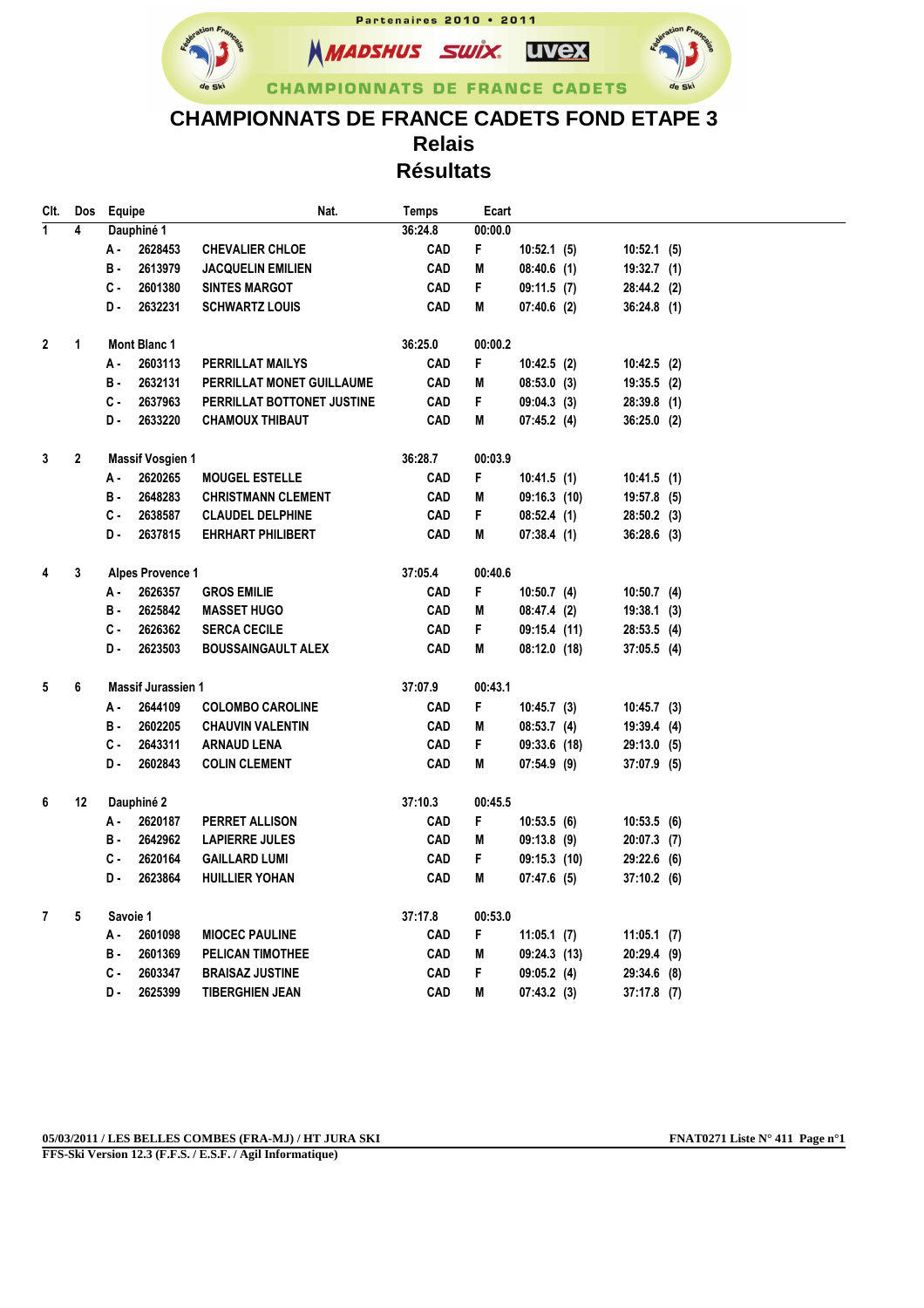| CIt. | Dos | Equipe                    | Nat.                           | <b>Temps</b> | Ecart   |                |                |  |
|------|-----|---------------------------|--------------------------------|--------------|---------|----------------|----------------|--|
| 8    | 14  | <b>Massif Jurassien 2</b> |                                | 37:21.5      | 00:56.7 |                |                |  |
|      |     | 2638033<br>А -            | <b>BLONDEAU MAELISS</b>        | <b>CAD</b>   | F       | $11:06.6$ (9)  | $11:06.6$ (9)  |  |
|      |     | 2613600<br>в.             | <b>SCHIAVI BASTIEN</b>         | <b>CAD</b>   | M       | $09:05.7$ (7)  | $20:12.3$ (8)  |  |
|      |     | 2633850<br>С.             | <b>RAVIER PAULINE</b>          | <b>CAD</b>   | F.      | 09:16.6 (12)   | 29:28.9 (7)    |  |
|      |     | 2641859<br>D.             | <b>BALDASSARI KAZAN</b>        | <b>CAD</b>   | M       | $07:52.6$ (7)  | $37:21.5$ (8)  |  |
| 9    | 20  | Savoie 3                  | 37:47.2                        | 01:22.4      |         |                |                |  |
|      |     | 2625482<br>А -            | <b>CARDON JULIE</b>            | <b>CAD</b>   | F       | $11:07.3$ (10) | $11:07.3$ (10) |  |
|      |     | в.<br>2356402             | <b>LIGNIER HUGO</b>            | <b>CAD</b>   | Μ       | 09:38.8 (19)   | 20:46.1 (13)   |  |
|      |     | 2631427<br>С.             | <b>DEGRANGE MANON</b>          | <b>CAD</b>   | F.      | 09:03.1(2)     | 29:49.2 (11)   |  |
|      |     | 2615410<br>D.             | <b>BARBE TYPHAINE</b>          | <b>CAD</b>   | Μ       | 07:57.9 (12)   | 37:47.1 (9)    |  |
| 10   | 9   | <b>Mont Blanc 2</b>       |                                | 37:48.1      | 01:23.3 |                |                |  |
|      |     | 2631536<br>А.             | <b>EUVRARD MATHILDA</b>        | <b>CAD</b>   | F       | $11:08.1$ (11) | $11:08.1$ (11) |  |
|      |     | 2632543<br>в.             | <b>QUINTIN LOIC</b>            | <b>CAD</b>   | M       | 08:58.6(5)     | 20:06.7(6)     |  |
|      |     | C -<br>2324391            | <b>GASNER TAVERNIER MARINE</b> | <b>CAD</b>   | F.      | 09:29.8 (17)   | 29:36.5 (9)    |  |
|      |     | 2633219<br>D-             | <b>ROGUET VICTOR</b>           | <b>CAD</b>   | Μ       | 08:11.6 (16)   | 37:48.1 (10)   |  |
| 11   | 16  | Mont Blanc 3              |                                | 38:01.4      | 01:36.6 |                |                |  |
|      |     | 2324410<br>А.             | <b>BATTENDIER EMILY</b>        | <b>CAD</b>   | F       | $11:31.0$ (15) | 11:31.0 (15)   |  |
|      |     | в.<br>2624940             | <b>MILICI AURELIEN</b>         | <b>CAD</b>   | Μ       | 09:08.5(8)     | 20:39.5 (11)   |  |
|      |     | C -<br>2633735            | <b>DAMIANI LEA</b>             | <b>CAD</b>   | F.      | 09:06.6(5)     | 29:46.1 (10)   |  |
|      |     | D.<br>2622817             | <b>GAILLARD ANTONIN</b>        | <b>CAD</b>   | Μ       | 08:15.3 (19)   | $38:01.4$ (11) |  |
| 12   | 19  | Dauphiné 3                |                                | 38:03.1      | 01:38.3 |                |                |  |
|      |     | 2631895<br>А -            | <b>BOSSUET CAROLINE</b>        | <b>CAD</b>   | F       | 11:24.8 (14)   | 11:24.8 (14)   |  |
|      |     | 2617802<br>в.             | <b>BOIS FARINAUD TANGUY</b>    | <b>CAD</b>   | Μ       | 09:05.3(6)     | $20:30.1$ (10) |  |
|      |     | 2623099<br>С.             | <b>CLAUSTRE CAROLINE</b>       | <b>CAD</b>   | F       | 09:40.0 (21)   | $30:10.1$ (13) |  |
|      |     | D.<br>2618095             | <b>MUNOZ GUILLAUME</b>         | <b>CAD</b>   | M       | 07:53.0(8)     | 38:03.1 (12)   |  |
| 13   | 7   | Lyonnais 1                |                                | 38:19.9      | 01:55.1 |                |                |  |
|      |     | 2614126<br>А.             | <b>CERDAN MAELLE</b>           | <b>CAD</b>   | F       | 11:23.1(13)    | $11:23.1$ (13) |  |
|      |     | 2613997<br>в.             | <b>TIRABOSCHI FRANCOIS</b>     | <b>CAD</b>   | M       | 09:39.8(20)    | 21:02.9 (16)   |  |
|      |     | 2613469<br>C-             | <b>HEYMANN LEYLA</b>           | <b>CAD</b>   | F       | 09:26.0 (15)   | 30:28.9 (17)   |  |
|      |     | 2614419<br>D-             | <b>LYAUDET HUGO</b>            | <b>CAD</b>   | M       | 07:51.1(6)     | 38:20.0 (13)   |  |
| 14   | 13  | Savoie 2                  |                                | 38:22.4      | 01:57.6 |                |                |  |
|      |     | 2356377<br>А.             | <b>SIMON JULIA</b>             | <b>CAD</b>   | F.      | $11:06.0$ (8)  | $11:06.0$ (8)  |  |
|      |     | 2601835<br>в.             | <b>MOLLIET BENOIT</b>          | <b>CAD</b>   | M       | 09:40.7 (21)   | 20:46.7 (14)   |  |
|      |     | C -<br>2624800            | <b>TARDY NOEMIE</b>            | <b>CAD</b>   | F.      | 09:18.3(13)    | $30:05.0$ (12) |  |
|      |     | 2631692<br>D.             | <b>ROUSSET CHARLY</b>          | <b>CAD</b>   | Μ       | 08:17.4 (20)   | 38:22.4 (14)   |  |
| 15   | 21  | <b>Massif Jurassien 3</b> |                                | 38:23.4      | 01:58.6 |                |                |  |
|      |     | 2644065<br>А.             | <b>JACQUOT ROMANE</b>          | <b>CAD</b>   | F.      | 11:41.5 (18)   | 11:41.5 (18)   |  |
|      |     | 2643498<br>B -            | <b>BESANCON MARIUS</b>         | CAD          | M       | 09:32.0 (16)   | 21:13.5 (17)   |  |
|      |     | <b>C</b> -<br>2638495     | <b>GRANDCLEMENT AURORE</b>     | CAD          | F.      | 09:12.5(8)     | $30:26.0$ (15) |  |
|      |     | 2640323<br>D.             | <b>BAUDOUX REMI</b>            | <b>CAD</b>   | M       | 07:57.4(11)    | 38:23.4 (15)   |  |
| 16   | 11  | <b>Alpes Provence 2</b>   |                                | 38:24.3      | 01:59.5 |                |                |  |
|      |     | 2631636<br>А.             | <b>BARTHELEMY KATIA</b>        | <b>CAD</b>   | F.      | 11:13.7 (12)   | $11:13.7$ (12) |  |
|      |     | 2632552<br>B -            | <b>MOYA LUDOVIC</b>            | CAD          | M       | 09:29.1 (15)   | 20:42.8 (12)   |  |
|      |     | C -<br>2626799            | <b>YSEBAERT ANAIS</b>          | CAD          | F       | 09:38.6 (20)   | 30:21.4 (14)   |  |
|      |     | 2623357<br>D-             | <b>GAUTHIER PIERRE</b>         | <b>CAD</b>   | M       | $08:03.0$ (13) | 38:24.4 (16)   |  |

**FFS-Ski Version 12.3 (F.F.S. / E.S.F. / Agil Informatique)**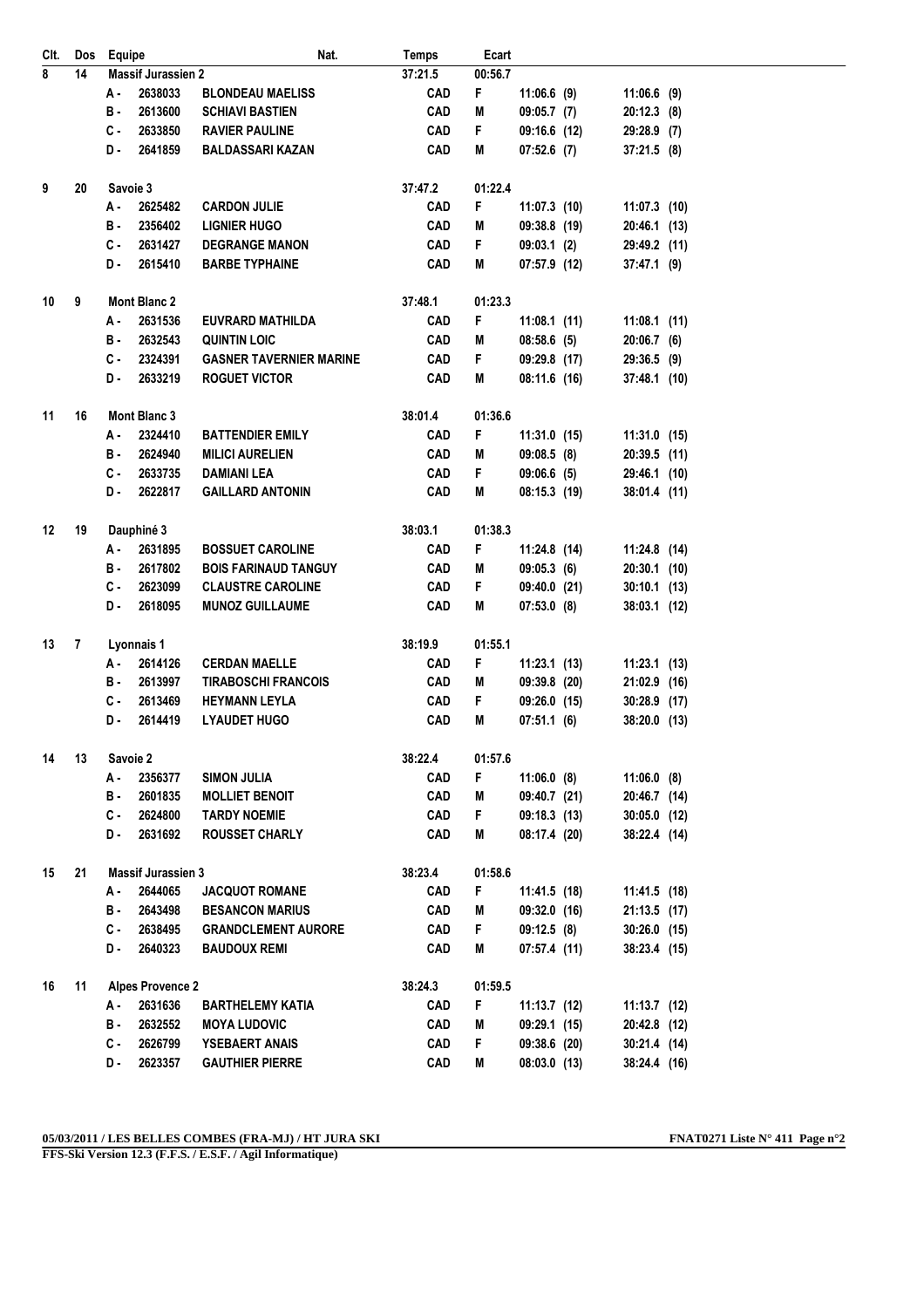| CIt. |    | Dos Equipe                | Nat.                        | <b>Temps</b> | Ecart   |                |  |                |  |
|------|----|---------------------------|-----------------------------|--------------|---------|----------------|--|----------------|--|
| 17   | 22 | Mont Blanc 4              |                             | 38:46.8      | 02:22.0 |                |  |                |  |
|      |    | 2638114<br>А.             | <b>GOSSET AURELIE</b>       | <b>CAD</b>   | F       | $11:40.6$ (17) |  | 11:40.6 (17)   |  |
|      |    | 2637961<br>в.             | <b>MISSILLIER REMI</b>      | <b>CAD</b>   | M       | 09:20.1 (12)   |  | 21:00.7 (15)   |  |
|      |    | 2624204<br>с.             | <b>HEDELINE LEA</b>         | <b>CAD</b>   | F       | 09:26.0(15)    |  | $30:26.7$ (16) |  |
|      |    | 2616644<br>D-             | <b>DESWAZIERE THEO</b>      | <b>CAD</b>   | M       | 08:20.1(21)    |  | 38:46.8 (17)   |  |
| 18   | 10 | <b>Massif Vosgien 2</b>   |                             | 38:55.5      | 02:30.7 |                |  |                |  |
|      |    | 2637532<br>А.             | <b>KUBICKY GAELLE</b>       | <b>CAD</b>   | F       | $11:52.8$ (20) |  | $11:52.8$ (20) |  |
|      |    | 2637535<br>в.             | <b>SCHNEIDER ISAIA</b>      | <b>CAD</b>   | M       | 09:25.2(14)    |  | $21:18.0$ (18) |  |
|      |    | с.<br>2615870             | <b>GREGOIRE ELINE</b>       | <b>CAD</b>   | F.      | 09:13.4(9)     |  | 30:31.4 (18)   |  |
|      |    | 2631662<br>D-             | <b>HUMBERTCLAUDE SAMUEL</b> | <b>CAD</b>   | М       | 08:24.1(22)    |  | 38:55.5 (18)   |  |
|      |    |                           |                             |              |         |                |  |                |  |
| 19   | 23 | Dauphiné 4                |                             | 39:18.4      | 02:53.6 |                |  |                |  |
|      |    | 2626589<br>А.             | <b>DUCOS MARION</b>         | CAD          | F.      | 12:38.2 (27)   |  | 12:38.2 (27)   |  |
|      |    | 2640118<br>в.             | <b>SALACROUP REMI</b>       | <b>CAD</b>   | M       | 09:18.2(11)    |  | 21:56.4 (23)   |  |
|      |    | С.<br>2650595             | <b>GRIBOVAL CHARLOTTE</b>   | <b>CAD</b>   | F.      | 09:10.3(6)     |  | 31:06.7 (20)   |  |
|      |    | 2627788<br>D-             | <b>BRENAS PABLO</b>         | <b>CAD</b>   | M       | 08:11.7(17)    |  | 39:18.4 (19)   |  |
| 20   | 25 | <b>Massif Jurassien 4</b> |                             | 39:20.0      | 02:55.2 |                |  |                |  |
|      |    | 2638143<br>А -            | <b>PAGNIER ELISA</b>        | <b>CAD</b>   | F.      | 11:56.6 (22)   |  | 11:56.6 (22)   |  |
|      |    | 2643803<br>в.             | <b>SERRETTE BASTIEN</b>     | <b>CAD</b>   | M       | $09:35.3$ (18) |  | 21:31.9 (21)   |  |
|      |    | 2631852<br>С.             | <b>RATEL MELANIE</b>        | <b>CAD</b>   | F.      | 09:51.0 (23)   |  | 31:22.9 (22)   |  |
|      |    | D.<br>2640322             | <b>BENOIT ANTHONY</b>       | <b>CAD</b>   | M       | 07:57.2(10)    |  | 39:20.1 (20)   |  |
|      |    |                           |                             |              |         |                |  |                |  |
| 21   | 8  | Pyrénées Est              |                             | 39:21.1      | 02:56.3 |                |  |                |  |
|      |    | 2616272<br>А.             | <b>FORTAS LISA</b>          | CAD          | F       | 12:02.7(23)    |  | 12:02.7 (23)   |  |
|      |    | 2622555<br>в.             | <b>REGARD LUDOVIC</b>       | <b>CAD</b>   | M       | 09:50.0 (22)   |  | 21:52.7 (22)   |  |
|      |    | C.<br>2634976             | <b>PERARNAU MARIE</b>       | <b>CAD</b>   | F.      | 09:18.4 (14)   |  | $31:11.1$ (21) |  |
|      |    | 2625624<br>D.             | <b>CHAVANES LOUIS</b>       | <b>CAD</b>   | M       | 08:09.9(14)    |  | 39:21.0 (21)   |  |
| 22   | 26 | <b>Massif Jurassien 5</b> |                             | 39:33.4      | 03:08.6 |                |  |                |  |
|      |    | 2620554<br>А.             | <b>PESENTI MATHILDA</b>     | <b>CAD</b>   | F.      | 11:54.2 (21)   |  | $11:54.2$ (21) |  |
|      |    | 2643747<br>в.             | <b>COTE COLISSON THOMAS</b> | <b>CAD</b>   | M       | $09:33.5$ (17) |  | 21:27.7 (20)   |  |
|      |    | 2639677<br>c.             | <b>VUITTON CHLOE</b>        | <b>CAD</b>   | F.      | 09:55.7 (24)   |  | 31:23.4 (23)   |  |
|      |    | 2630828<br>D.             | <b>DEQUE ROMUALD</b>        | <b>CAD</b>   | Μ       | 08:10.0(15)    |  | 39:33.4 (22)   |  |
|      |    |                           |                             |              |         |                |  |                |  |
| 23   | 18 | <b>Alpes Provence 3</b>   |                             | 39:50.8      | 03:26.0 |                |  |                |  |
|      |    | А.<br>2625933             | <b>REY LUCILE</b>           | <b>CAD</b>   | F.      | 11:31.4 (16)   |  | 11:31.4 (16)   |  |
|      |    | 2632557<br>в.             | <b>TRAVAIL YOANN</b>        | <b>CAD</b>   | Μ       | 09:50.7 (23)   |  | 21:22.1 (19)   |  |
|      |    | 2632062<br>C-             | <b>GOALABRE LOUISE</b>      | CAD          | F.      | 09:37.7 (19)   |  | 30:59.8 (19)   |  |
|      |    | 2632554<br>D-             | <b>QUEYREL BAPTISTE</b>     | <b>CAD</b>   | М       | 08:51.1 (26)   |  | 39:50.9 (23)   |  |
| 24   | 24 | Savoie 4                  |                             | 40:06.5      | 03:41.7 |                |  |                |  |
|      |    | А.<br>2631420             | <b>HOURS BERANGERE</b>      | <b>CAD</b>   | F.      | 11:48.4 (19)   |  | 11:48.4 (19)   |  |
|      |    | в.<br>2631433             | <b>ANDRE AMEDEE</b>         | CAD          | Μ       | 10:08.5(25)    |  | 21:56.9 (24)   |  |
|      |    | C.<br>2628147             | <b>FERRAND LAURA</b>        | CAD          | F.      | 09:41.8 (22)   |  | $31:38.7$ (24) |  |
|      |    | 2620796<br>D-             | <b>ACHARD BAPTISTE</b>      | <b>CAD</b>   | M       | 08:27.8 (23)   |  | 40:06.5 (24)   |  |
| 25   | 15 | Lyonnais 2                |                             | 41:04.8      | 04:40.0 |                |  |                |  |
|      |    | 2625549<br>А -            | <b>GUDIN MALORY</b>         | <b>CAD</b>   | F.      | 12:27.7 (26)   |  | 12:27.7 (26)   |  |
|      |    | 2613994<br>в.             | PERRET ELOI                 | <b>CAD</b>   | M       | 09:56.6 (24)   |  | 22:24.3 (25)   |  |
|      |    | с.<br>2353191             | <b>CHATAIGNIER MANON</b>    | CAD          | F.      | 10:04.6 (26)   |  | 32:28.9 (25)   |  |
|      |    | 2620176<br>D-             | <b>AUGER TANGUY</b>         | <b>CAD</b>   | M       | 08:35.8(25)    |  | 41:04.7 (25)   |  |
|      |    |                           |                             |              |         |                |  |                |  |
| 26   | 27 | AP+MJ                     |                             | 41:07.4      | 04:42.6 |                |  |                |  |
|      |    | 2640446<br>А -            | <b>JACOB CHLOE</b>          | <b>CAD</b>   | F.      | 12:14.7 (24)   |  | 12:14.7 (24)   |  |
|      |    | 2633031<br>в.             | <b>DAMARIUS JULIEN</b>      | <b>CAD</b>   | Μ       | 10:14.1 (26)   |  | 22:28.8 (26)   |  |
|      |    | c.<br>2613897             | <b>GRIMBERT MARIE</b>       | <b>CAD</b>   | F.      | 10:06.3(27)    |  | 32:35.1 (26)   |  |
|      |    | D-<br>2643700             | <b>JACQUET QUENTIN</b>      | <b>CAD</b>   | M       | 08:32.2 (24)   |  | 41:07.3 (26)   |  |

**05/03/2011 / LES BELLES COMBES (FRA-MJ) / HT JURA SKI FNAT0271 Liste N° 411 Page n°3**